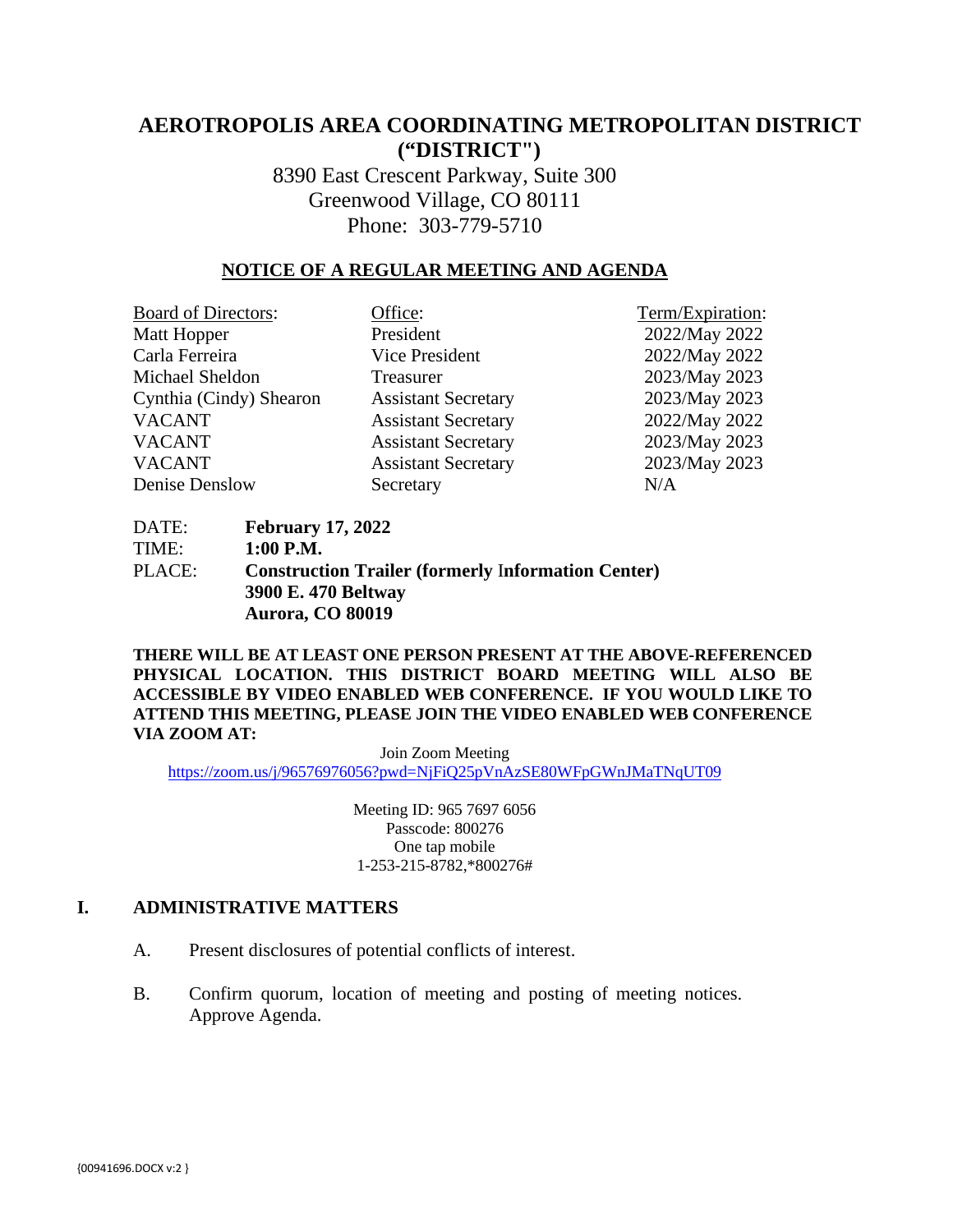> C. Public Comment. Members of the public may express their views to the Board on matters that affect the District that are otherwise not on the agenda. Comments will be limited to three (3) minutes per person.

## **II. CONSENT AGENDA**

Consent Agenda – These items are considered to be routine and will be ratified by one motion. There will be no separate discussion of these items unless a board member so requests; in which event, the item will be removed from the Consent Agenda and considered in the Regular Agenda.

• Review and consider approval of January 20, 2022 special meeting minutes (enclosure).

## **III. FINANCIAL MATTERS**

- A. Consider approval of payment of claims for operating costs, in the amount of \$58,003.34 (numbers based upon information available at time of preparation of Agenda, final numbers to be presented by accountant at meeting) (enclosure).
- B. Review and accept cash position report dated December 31, 2021, updated as of February 11, 2022 (enclosure).
- C. Discuss and consider approval of recommendation to The Aurora Highlands Community Authority Board ("**CAB**") for acceptance of the CAB and District Engineer's Report and Verification of Costs Associated with Public Improvements Draw No. 44 Engineer's Report and Verification of Costs No. 22 prepared by Schedio Group LLC (enclosure).
- D. Discuss and consider approval of recommendation to the CAB for acceptance of the CAB and District Engineer's Report and Verification of Costs Associated with Public Improvements, In-Tract Improvements / In Tract Home Builder Expenses + Draw 42, Engineer's Report and Verification of Costs No. 4 prepared by Schedio Group LLC (enclosure).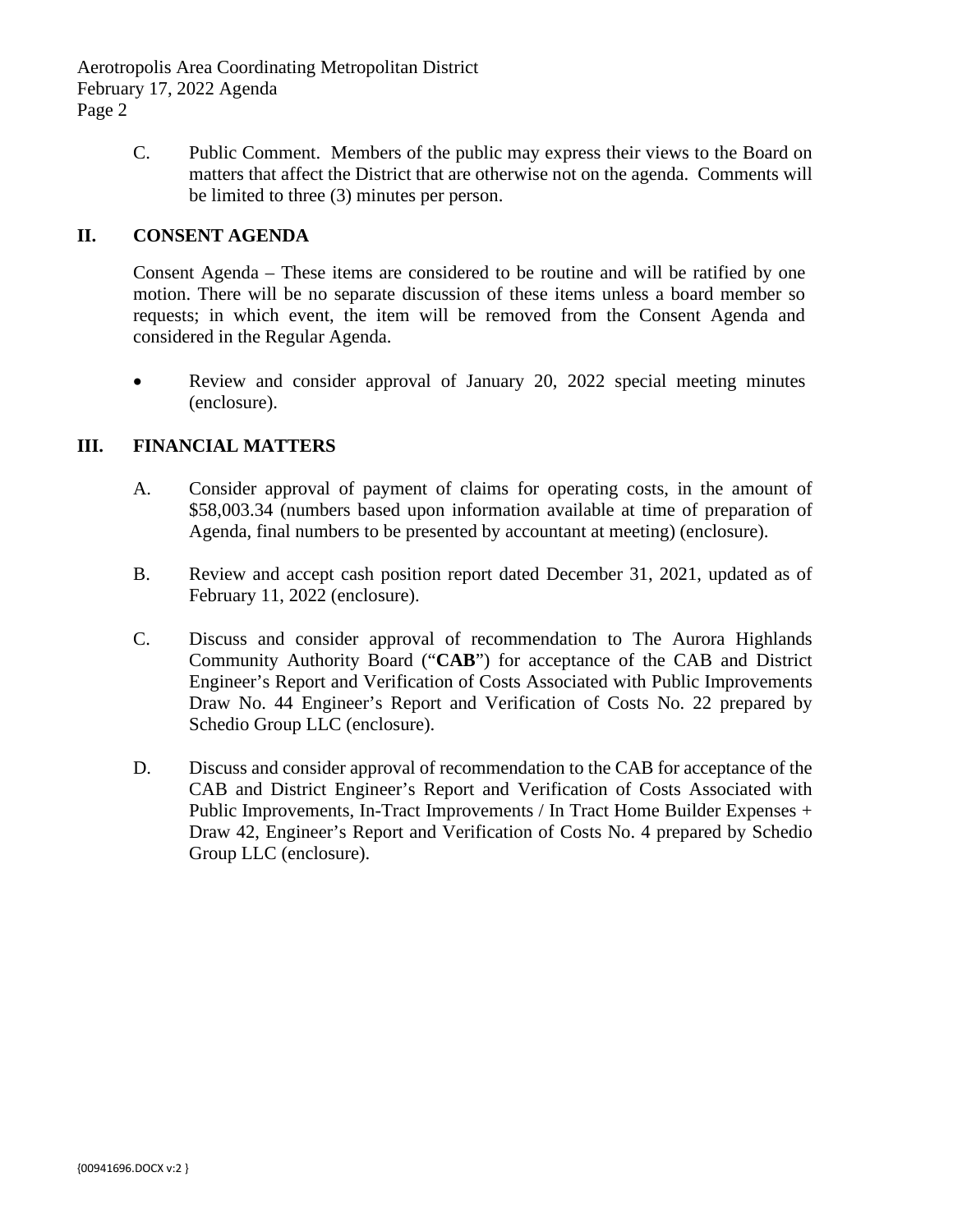#### **IV. CAPITAL PROJECTS**

A. Discuss and acknowledge funding sources in the total amount of \$2,746,677.00\* prepared by the District's accountant (enclosures - summary and list of checks):

| CAB (A Bonds) | \$2,209,093.87   |  |
|---------------|------------------|--|
| CAB (B Bonds) | 49, 362, 75      |  |
| ARTA          | 340,272.12       |  |
| <b>ATEC</b>   | 147,948.26<br>S. |  |
| Developer     | \$<br>$\Omega$   |  |
|               |                  |  |
| Total:        | $$*2,746,677.00$ |  |

\* Numbers based upon information available at time of preparation of Agenda, final numbers to be presented by accountant at meeting.

#### **District Capital Projects**:

- B. Discuss and consider approval of **Task Order No. 03** to **Master Service Agreement ("MSA")** for Program Management, Design and Construction Support Services (ATEC Projects) by and between the District and **AECOM Technical Services, Inc.,** for Utility Modeling for Land Use Changes (Time and Materials), in the amount of \$238,092.00, subject to approval of the Construction Committee.
- C. Discuss and consider approval of **Task Order No. 12** to **MSA** for Program Management, Design and Construction Support Services (Aerotropolis Regional Transportation Authority ("**ARTA**") Projects) by and between the District and **AECOM Technical Services, Inc.,** for 48th Avenue from E-470 to Aerotropolis Parkway (Time and Materials), in the amount of \$2,874,787.00, subject to approval of the Construction Committee.
- D. Discuss and consider approval of **Change Order No. 01** to **Task Order No. 01** to **MSA** for Program Management, Design and Construction Support Services (ATEC) by and between the District and **AECOM Technical Services, Inc.,** for Crestone Oil Well (Time and Materials), in the amount of \$24,450.00, subject to approval of the Construction Committee.
- E. Discuss and consider approval of **Change Order No. 13** to the **Construction Agreement** by and between the District and **BrightView Landscape Development, Inc.,** for Landscape, Hardscape and Monumentation (Increase to Height of Colloidal Walls South Clocktower), in the amount of \$15,189.00, subject to approval of the Construction Committee.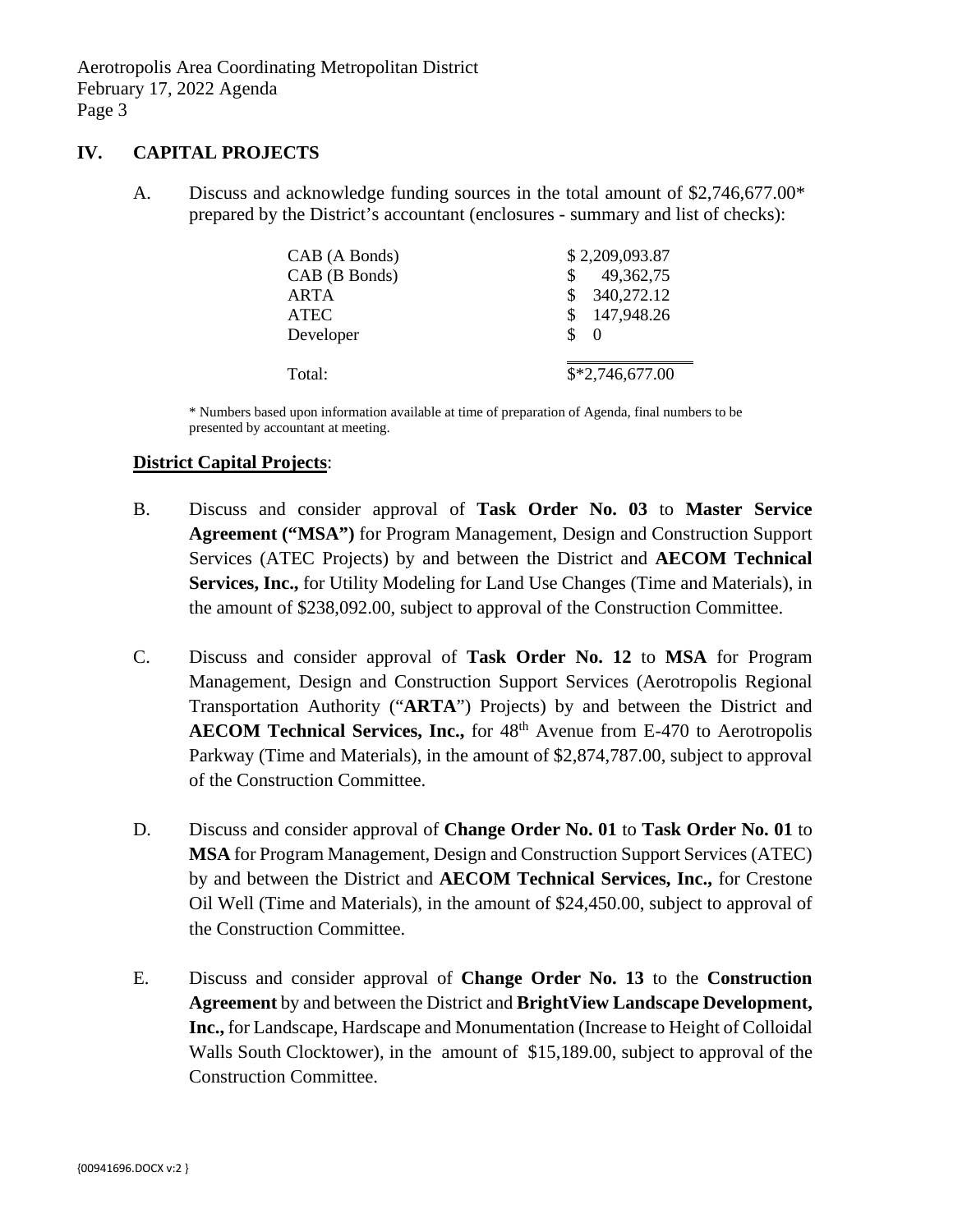- F. Discuss and consider approval of **Change Order No. 15** to the **Construction Agreement** by and between the District and **BrightView Landscape Development, Inc.,** for Landscape, Hardscape and Monumentation (Credit for Nine Austrian Pine Trees), in the deductive amount of (\$4,500.00), subject to approval of the Construction Committee.
- G. Discuss and consider approval of **Change Order No. 02** to **Task Order No. 16** to **MSA** for Survey Services by and between the District and **CTL Thompson, Inc.,** for Main Street, Phase 2, 42<sup>nd</sup> Phase 1 and Aurora Boulevard Phase 1 (Cost of Work Exceeding Task Order and Future Work), in the amount of \$22,669.00, subject to approval of the Construction Committee.
- H. Discuss and consider approval of **Change Order No. 01** to **Task Order No. 18** to **MSA** for Survey Services by and between the District and **CTL Thompson, Inc.,** for Main Street, Phase 1 (Northbound Lane) (Cost of Work Exceeding Task Order and Future Work), in the amount of \$56,327.00, subject to approval of the Construction Committee.
- I. Discuss and consider approval of **Change Order No. 01** to **Task Order No. 19** to **MSA** for Survey Services by and between the District and **CTL Thompson, Inc.,** for 42nd Avenue, Phase 2, NS Collector and TAH Parkway Water Construction Testing (Cost of Work Exceeding Task Order and Future Work), in the amount of \$48,859.00, subject to approval of the Construction Committee.
- J. Discuss and consider approval of **Change Order No. 01** to **Task Order No. 25** to **MSA** for Survey Services by and between the District and **CTL Thompson, Inc.,** for Tributary T and Main Street Phase 3 (Cost of Work Exceeding Task Order and Future Work), in the amount of \$105,781.00, subject to approval of the Construction Committee.
- K. Discuss and consider approval of **Change Order No. 02** to the **Construction Management Agreement (CMAR)** by and between the District and **JHL Constructors, Inc.** for 36" Water Line Tie-Ins & Irrigation Taps (Survey for Area J and Replacement of Damaged Hydrant), in the amount of \$7,254.21, subject to approval of the Construction Committee.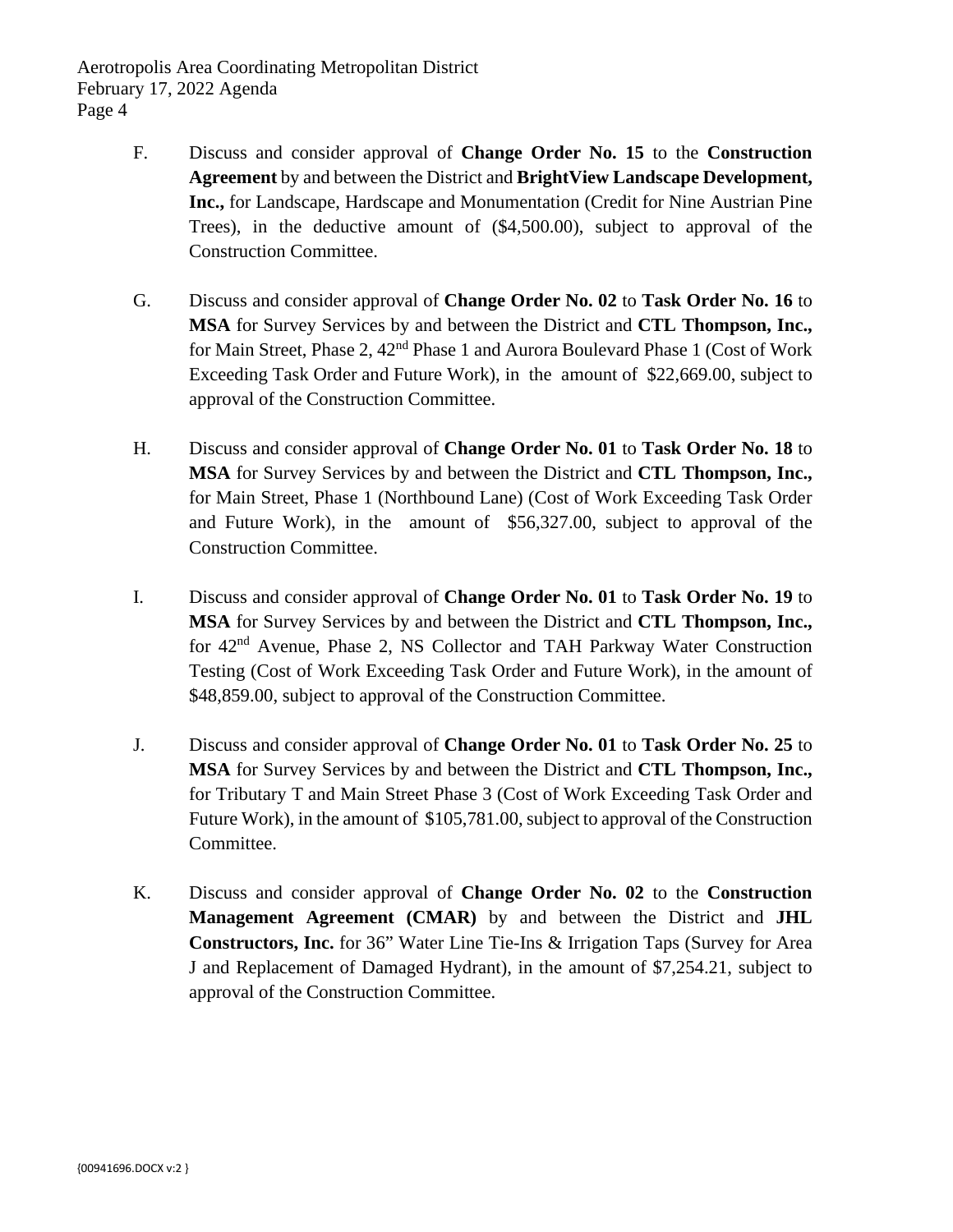- L. Discuss and consider approval of **Change Order No. 02** to the **Construction Management Agreement (CMAR)** by and between the District and **JHL Constructors, Inc.** for Section 30 Mass Grading (Bridgewater District Mass Grading), the amount of \$242,782.95, subject to approval of the Construction Committee.
- M. Discuss and consider approval of **Change Order No. 02** to the **Construction Management Agreement (CMAR)** by and between the District and **JHL Constructors, Inc.** for 38<sup>th</sup> Parkway (Added Guard Rail to Temporary Gas Line Bridge), in the amount of \$32,901.00, subject to approval of the Construction Committee.
- N. Discuss and consider approval of **Change Order No. 02** to the **Construction Management Agreement (CMAR)** by and between the District and **JHL Constructors, Inc.** for Southbound Main Street (Electrical Revisions per Approved Curb Cut Designs), in the amount of \$16,535.57, subject to approval of the Construction Committee.
- O. Discuss and consider approval of **Change Order No. 03 to Work Order No. 09** to the **Construction Management Agreement (CMAR)** by and between the District and **JHL Constructors, Inc.** for Southbound Main Street (Paving at Main Street Phase 1, Phase 2,  $42<sup>nd</sup>$  Phase 1 and Aura Blvd.), in the amount of \$29,947.36, subject to approval of the Construction Committee.
- P. Discuss and consider approval of **Change Order No. 01 to Work Order No. 11** to the **Construction Management Agreement (CMAR)** by and between the District and **JHL Constructors, Inc.** for Frac Tank Rental for Temp Site Watering (Credit for Usage through 9/22/21), in the deductive amount of (\$18,075.00), subject to approval of the Construction Committee.
- Q. Discuss and consider approval of **Work Order No. 12** to the **Construction Management Agreement (CMAR)** by and between the District and **JHL Constructors, Inc.** for Center Roundabout Monument, in the amount of \$475,419.00, subject to approval of the Construction Committee.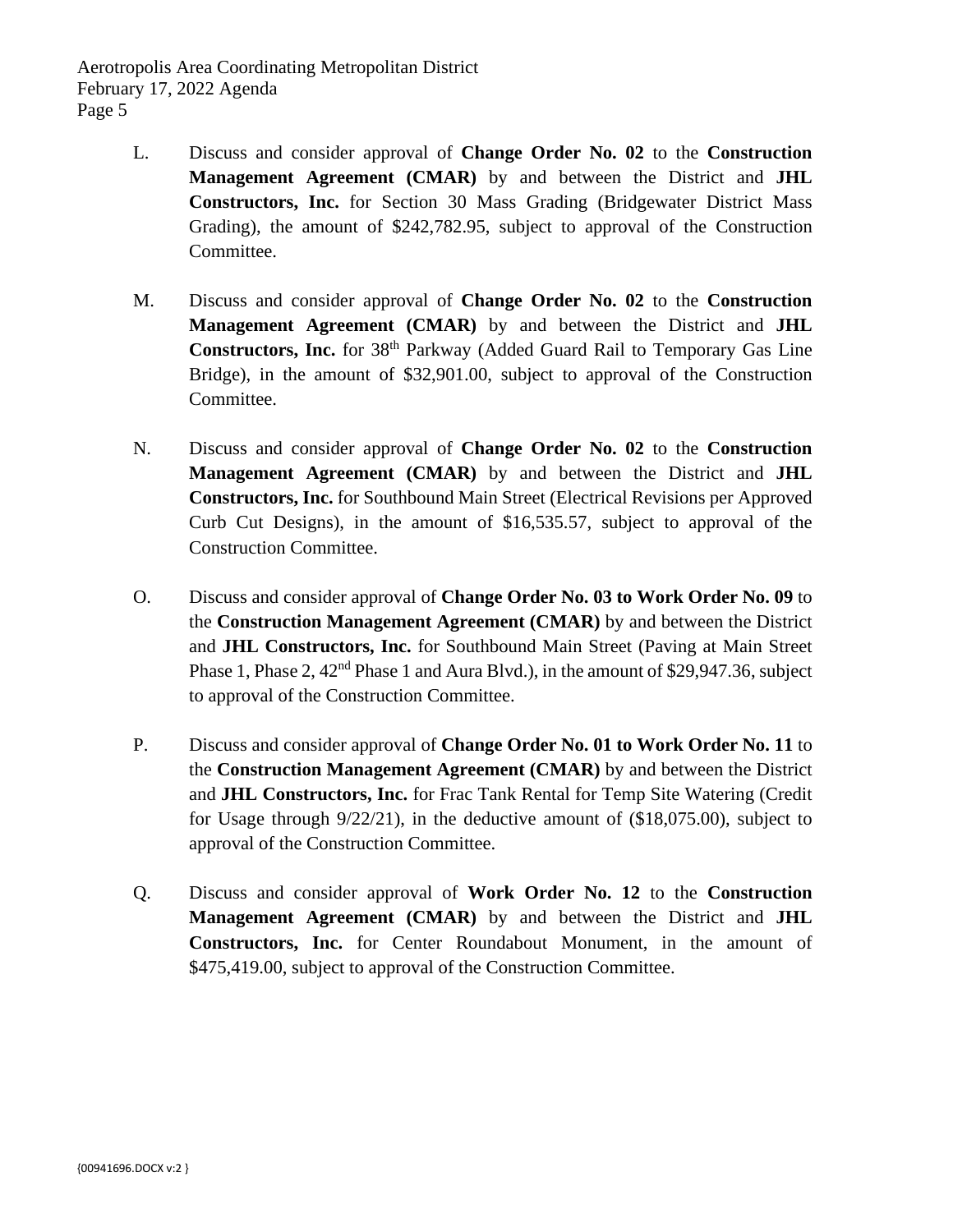- R. Discuss and consider approval of **Change Order No. 69** to the **Construction Management Agreement (CMAR)** by and between the District and **JHL Constructors, Inc.** for Tributary T Aurora Parkway Phase 3 and Main Street Phase 3 (Additional Scope of Work added to Merrick Drawings from Revision 5 to Revision 6 in RFI-177 and Merrick Revision 6 Drawings), in the amount of \$67,332.58, subject to approval of the Construction Committee.
- S. Discuss and consider approval of **Change Order No. 70** to the **Construction Management Agreement (CMAR)** by and between the District and **JHL Constructors, Inc.** for Tributary T Aurora Parkway Phase 3 and Main Street Phase 3 (Earthwork for Landscape Mounds along EB and WB TAH Parkway per Tributary T Landscape Berm Plan), in the amount of \$117,913.59, subject to approval of the Construction Committee.
- T. Discuss and consider approval of **Change Order No. 03 to Task Order No. 03** to the **MSA** for Subsurface Utility Engineering by and between the District and **Lamb-Star Engineering, LLC** for Additional 11 QL-A Test Holes in the area of 38<sup>th</sup> Avenue and Future E-470 Interchange, in the amount of \$22,824.00, subject to approval of the Construction Committee.
- U. Discuss and consider approval of **Change Order No. 23** to the **Construction Agreement** by and between the District and **Stormwater Risk Management, LLC**  for 42nd Avenue Phase 2 and NS Collector EWEC (Back of Curb Control in Tributary to Address City Violations / Region 2 Re-Stabilization Back of Walk at  $42<sup>nd</sup>$  Avenue Phase), in the amount of \$6,038.38, subject to approval of the Construction Committee.
- V. Discuss and consider approval of **Change Order No. 24** to the **Construction Agreement** by and between the District and **Stormwater Risk Management, LLC**  for 42nd Avenue Phase 2 and NS Collector EWEC (Installation of Rock Socks), in the amount of \$2,711.25, subject to approval of the Construction Committee.
- W. Discuss and consider approval of **Change Order No. 25** to the **Construction Agreement** by and between the District and **Stormwater Risk Management, LLC**  for 42nd Avenue Phase 2 and NS Collector EWEC (Back Charge for Damaging Fire Hydrant Installed in Area A by JHL and Final Stabilization of the North Community Marker), in the deductive amount of (\$3,593.75), subject to approval of the Construction Committee.